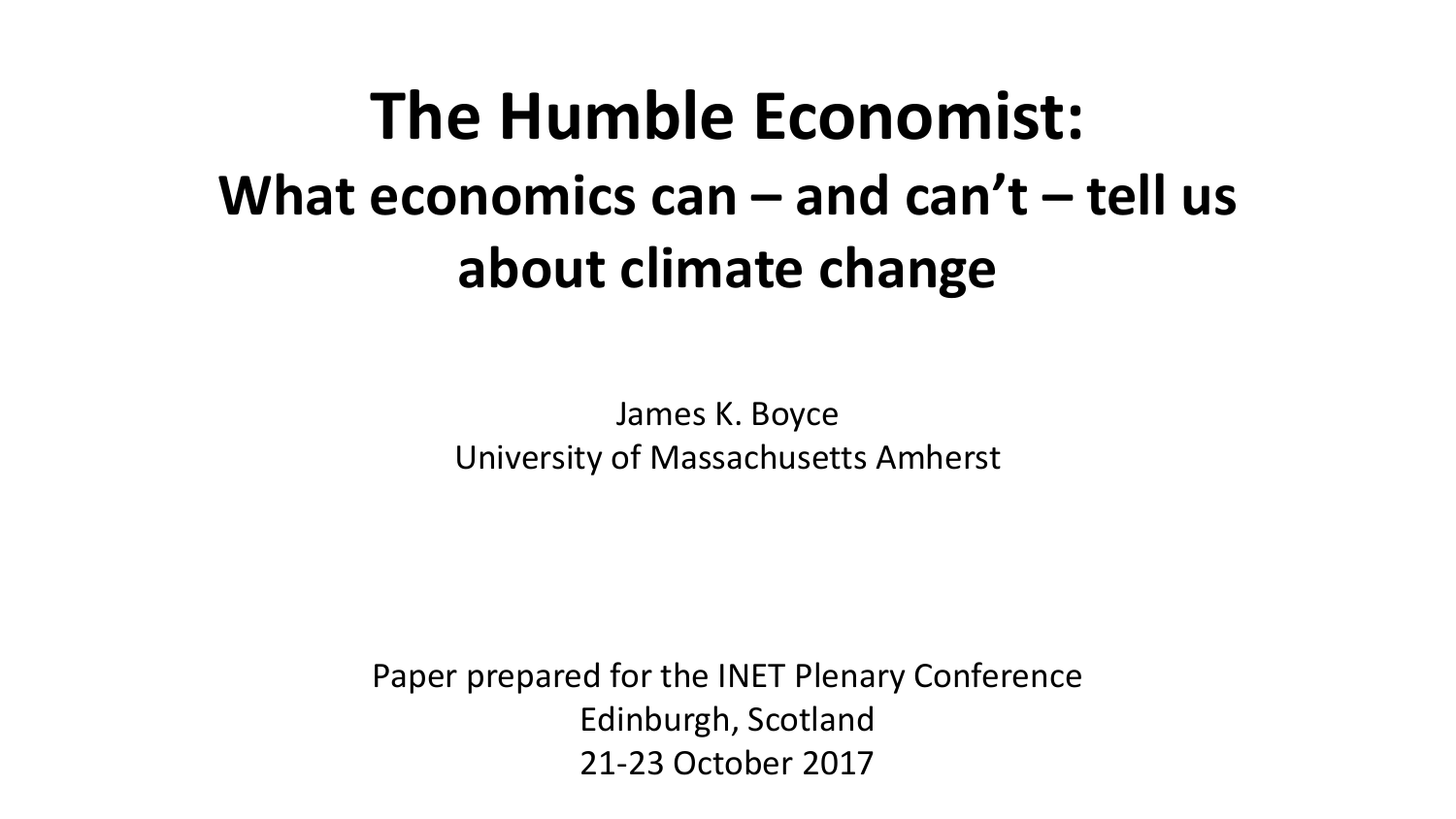#### **Carbon price paths**

**DICE** optimum vs. 2.5 °C maximum



Global CO2 price in 2010 US dollars. Data from Nordhaus (2017a), Table 1.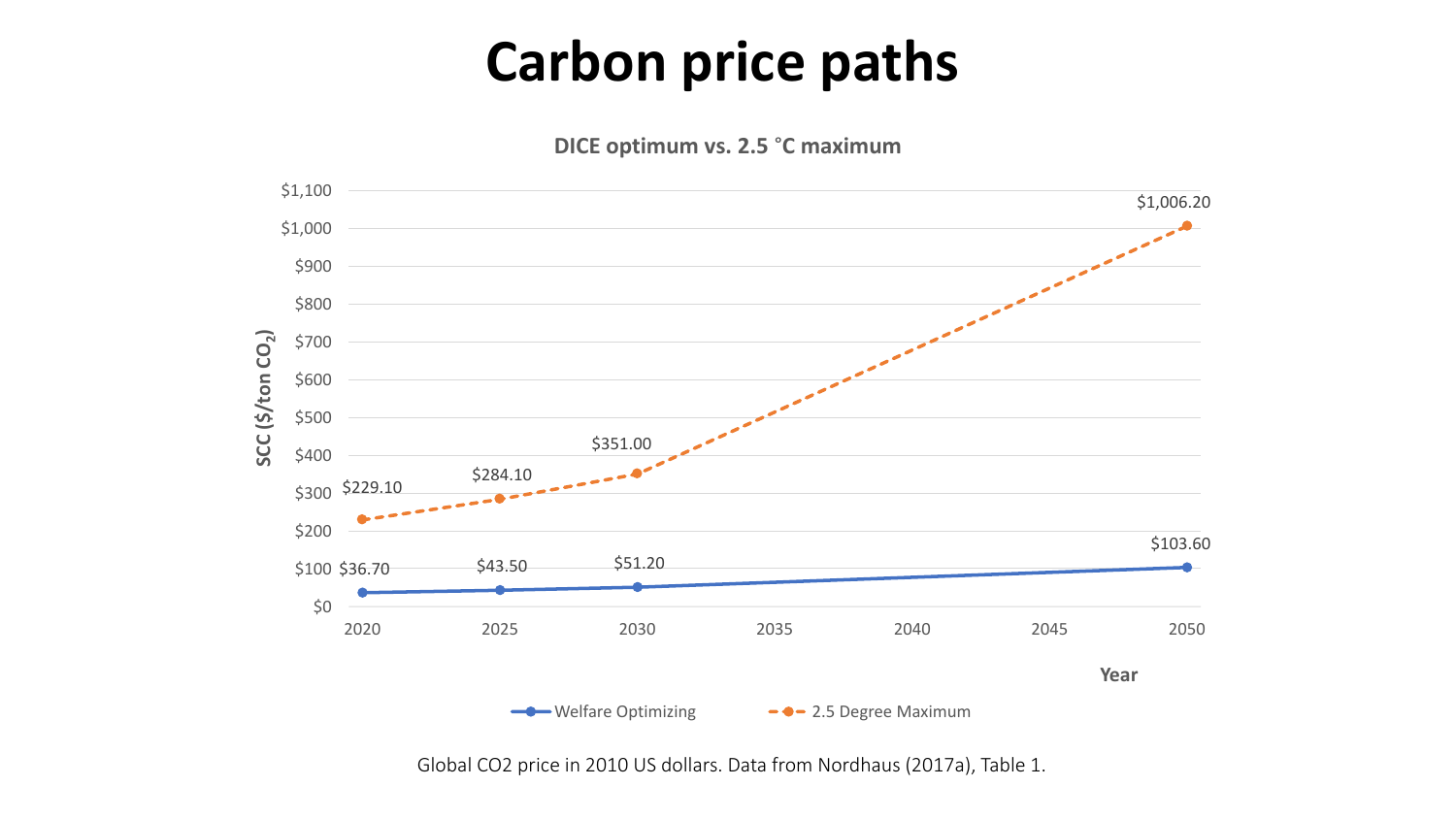#### **Temperature paths**



*Notes:* Base = business-as-usual scenario (no climate policy); Opt = cost-benefit economic optimum from DICE model; T<2.5 = path that limited global mean temperature increase to 2.5 °C; Stern = policy with low discount rate recommended by Stern Review (2007).

Source: Nordhaus (2017b), Figure 4.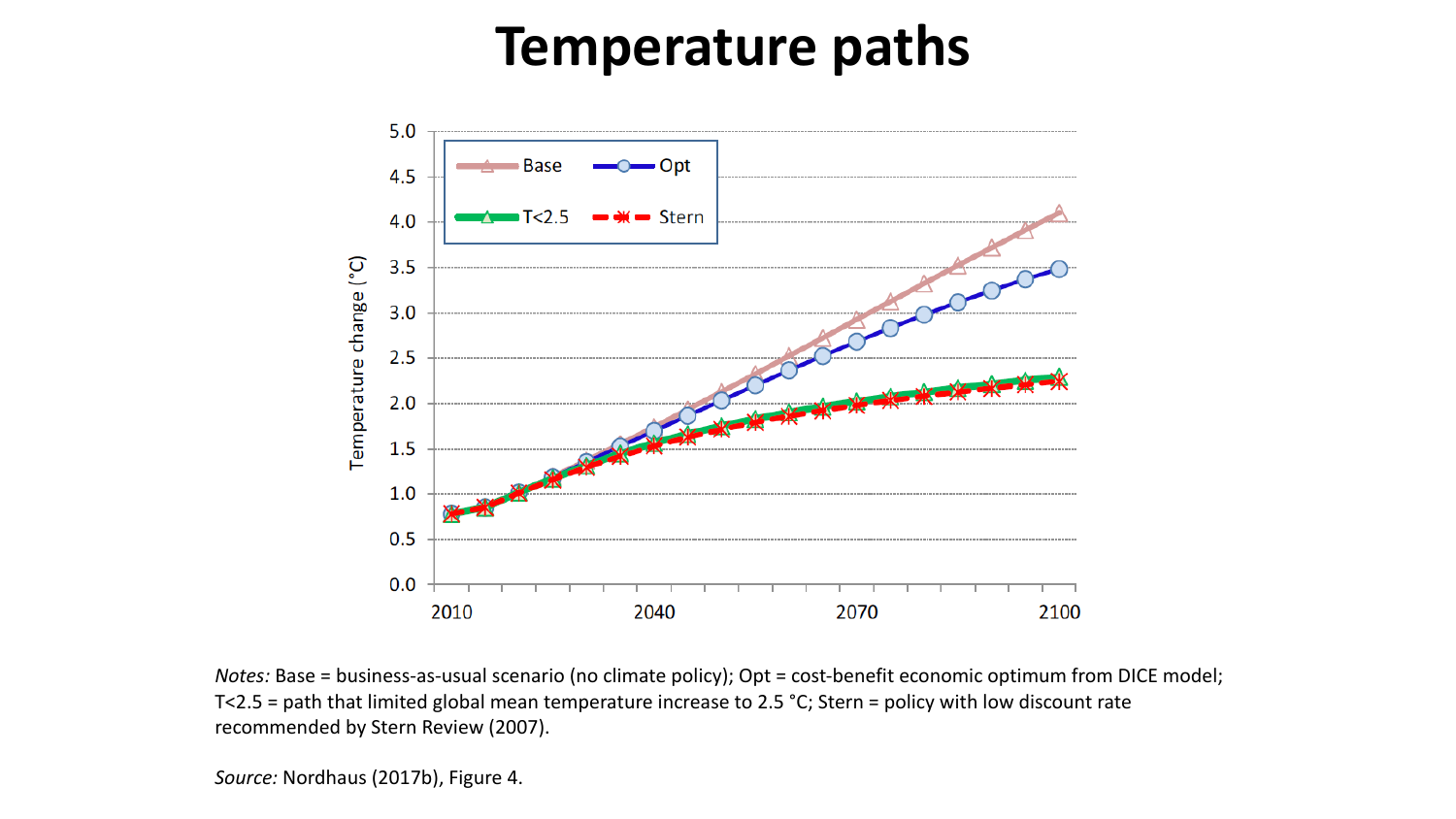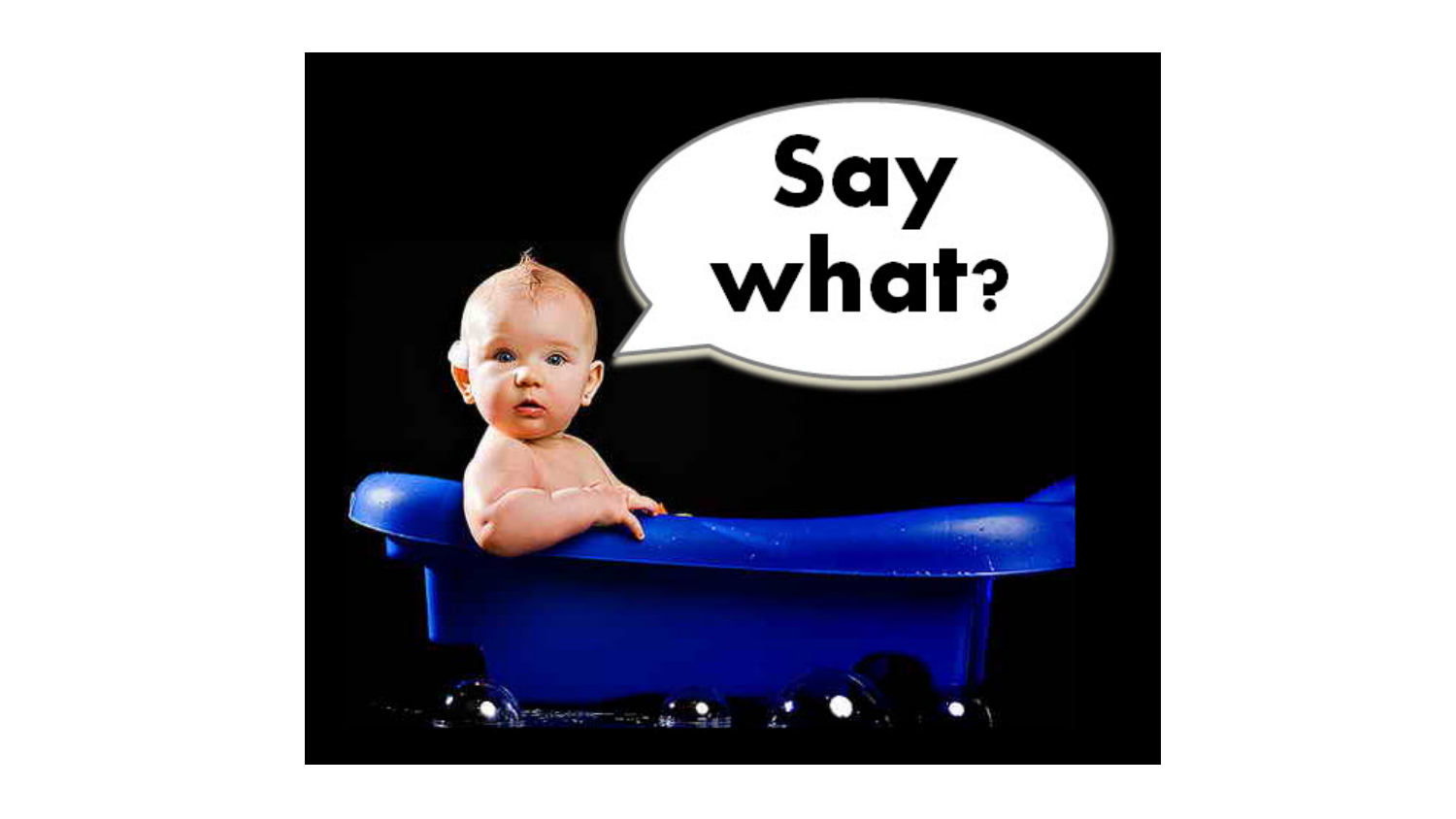### **Marginal Costs of Emission Reduction Options**



lever was pursued aggressively. It is not a forecast of what role different abatement measures and technologies will play

*Source:* McKinsey & Company (2009) *Pathways to a Low-Carbon Economy: Version 2 of the Global Greenhouse Gas Abatement Cost Curve.*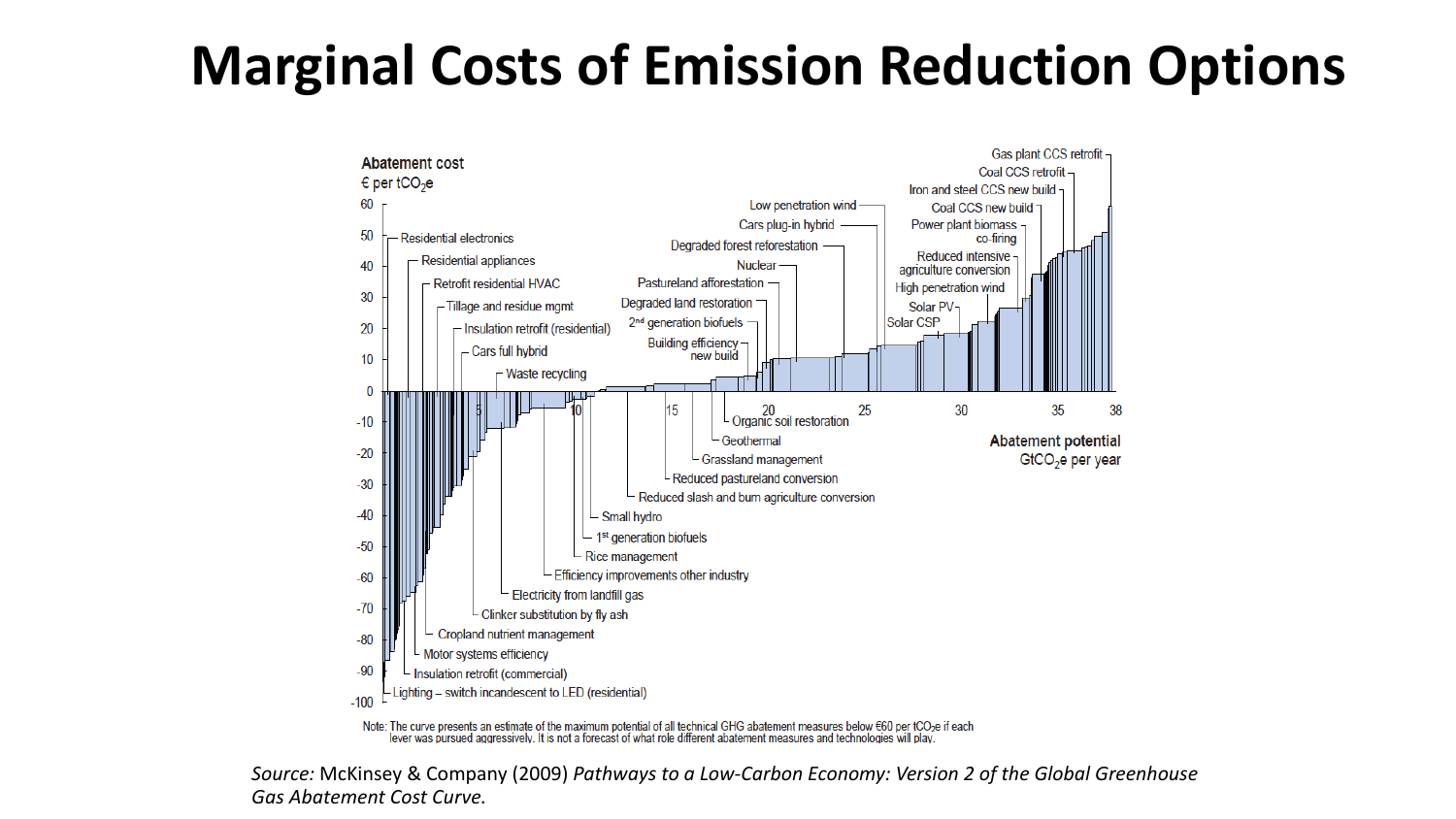#### **Frequency distribution of estimated long-run** price elasticities of demand for energy



*Note:* Distribution of 959 estimated long-run price elasticities of demand obtained from multiple studies.

*Source:* Labandeira *et al.* (2017), Fig. 1.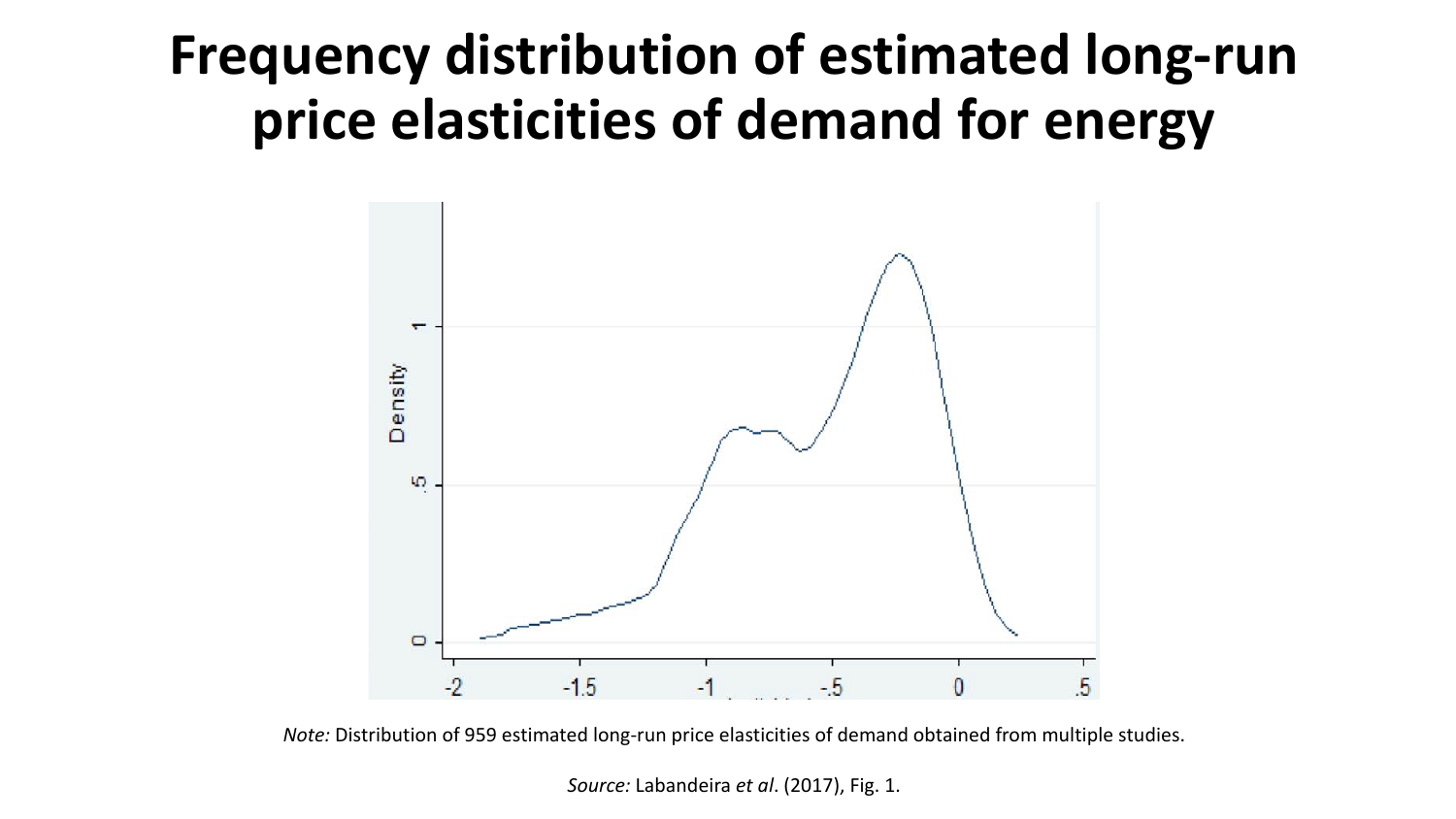### Incidence of \$200/t CO2 tax in U.S.



*Note:* Based on consumer expenditure survey data for 2012-2014. Quintiles based on equivalent household expenditures using the square root scale, where equivalent household expenditures = household expenditures/(household size^1/2).

*Source:* Calculated from data presented in Fremstad and Paul (2017), Table 10.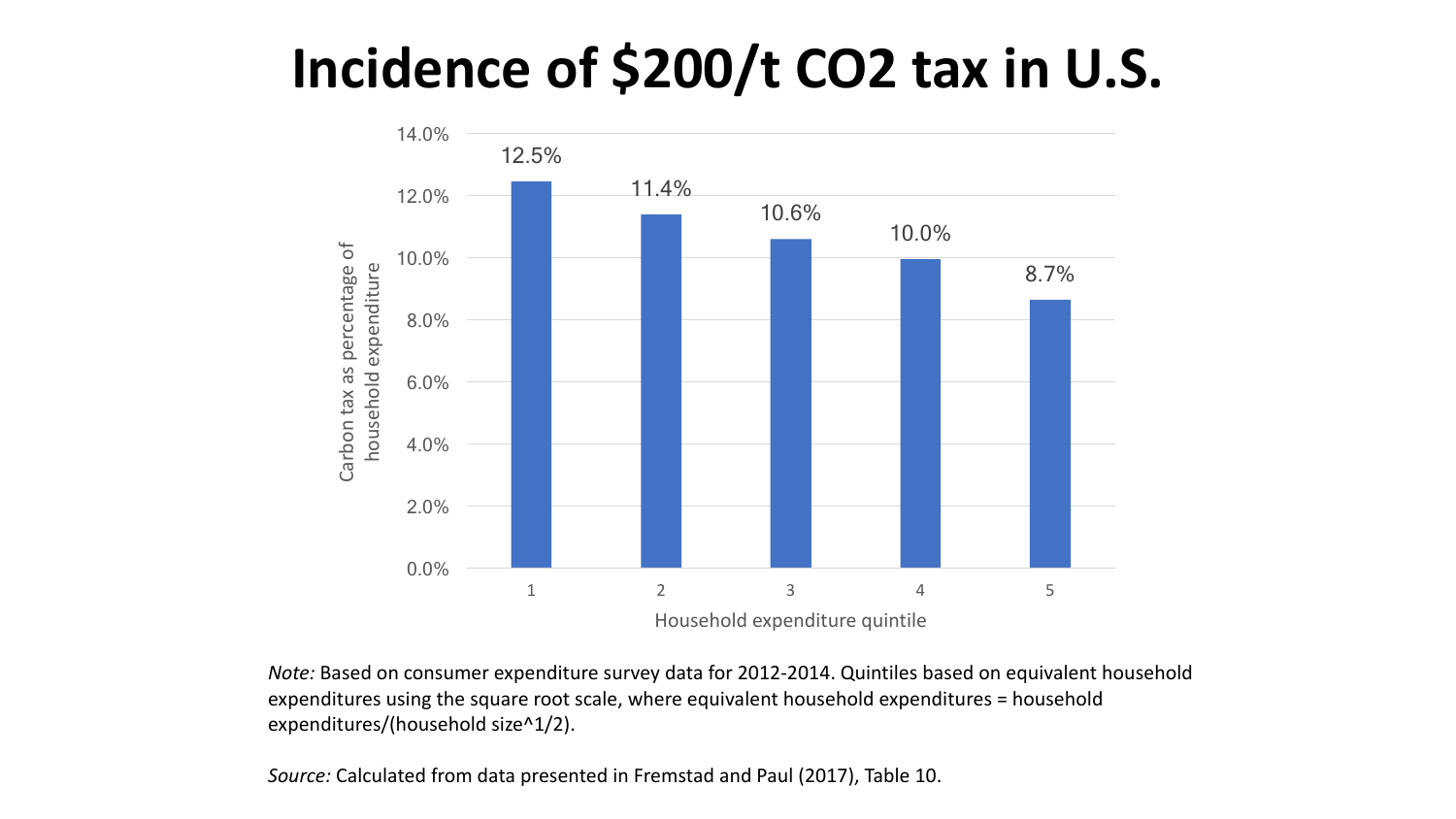## **Net incidence of \$200/t CO2 tax** coupled with dividends in U.S.



*Source:* Calculated from data presented in Fremstad and Paul (2017), Table 10.